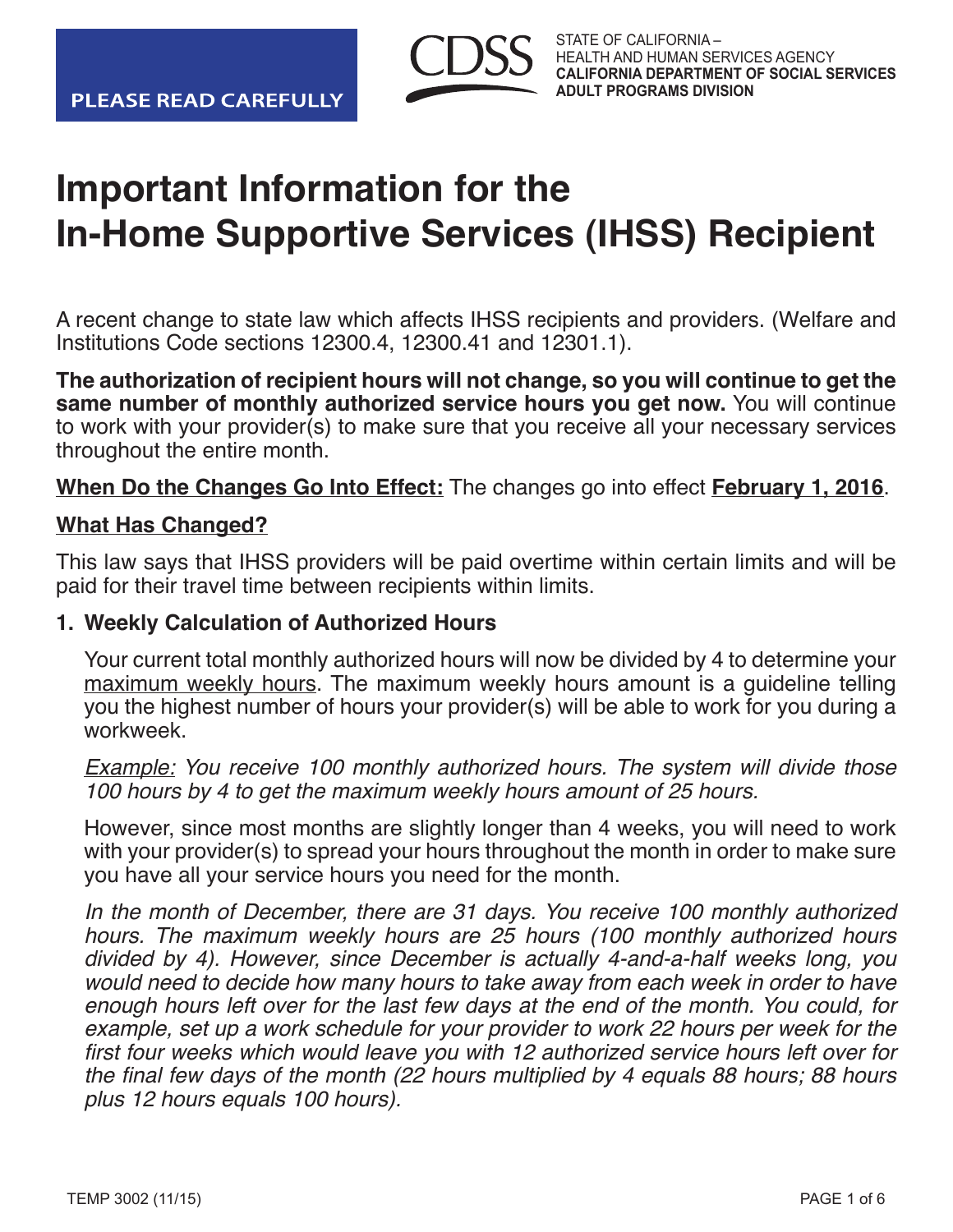However, you may be able to adjust your maximum weekly hours under certain conditions. See the section on **ADJUSTING HOURS**.

#### **2. Limits on the Provider Workweek**

Providers will now have a limit on how many hours they can work in a workweek. This will depend upon if he/she works for one recipient or more than one recipient.

If you have only one provider and he/she does not work as a provider for another recipient, the maximum number of hours he/she may claim in a workweek is your maximum weekly hours.

If your provider works for another recipient, the maximum number of hours that he/ she may claim in a workweek for all of the time he/she works for his/her recipients combined is 66 hours. **You must make a work schedule for your provider to determine how many hours he/she will be working for you each week to make sure he/she does not work more than 66 hours per workweek.** At the beginning of February 2016, you will get a **Recipient Notification of Maximum Weekly Hours (SOC 2271A)** which will include information on your maximum weekly hours so you can use it to make the work schedule for your provider(s). In order to make the schedule, your provider must tell you how many hours he/she is available to work for you each workweek. If your provider cannot work all of your authorized hours, you will need to hire additional provider(s). **If you need help finding and hiring another provider(s), you can call your county IHSS Public Authority to obtain a provider from the registry or your county IHSS office.**

#### **Overtime Pay**

**Your IHSS provider will get paid the overtime pay rate when he/she works more than 40 hours in a workweek.** The overtime pay rate is one and a half times the regular pay rate.

The workweek begins at midnight (12:00 a.m.) on Sunday and ends just before midnight (11:59 p.m.) the following Saturday.

## **Travel Time Pay**

**Beginning February 1, 2016, IHSS providers who work for more than one recipient at different locations on the same day must get paid for travel time. The provider must complete and sign a travel agreement which says he/she cannot travel more than 7 hours per week.**

They will get paid for the time it takes to travel directly from the location where services are provided for the first recipient to the location where services are provided for the second recipient, up to a total of seven hours per week. Providers will document their travel time on a travel claim form.

**A provider's time spent traveling is not counted towards the maximum weekly hours of 66 hours and is not deducted from any recipient's monthly authorized hours.**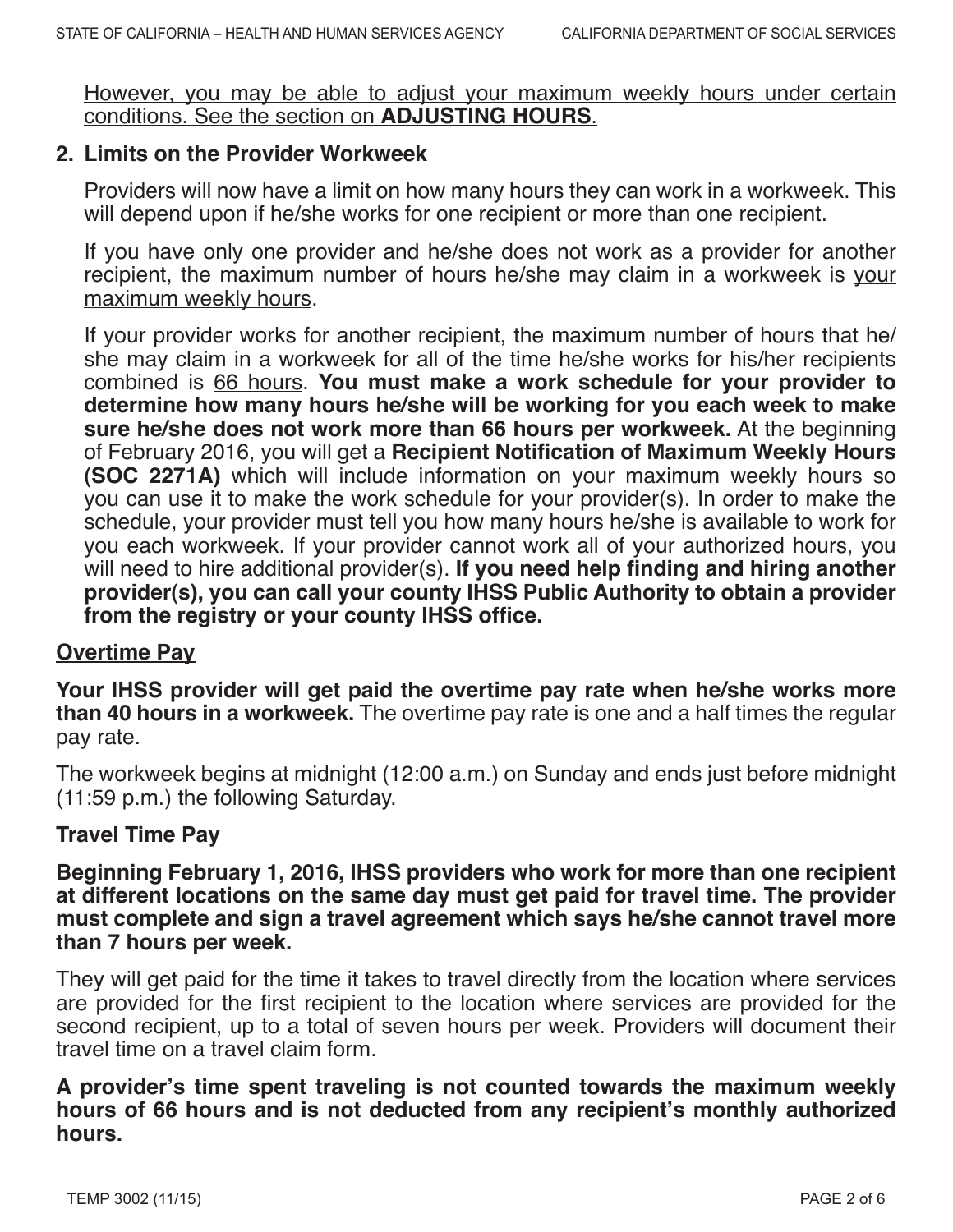#### **Travel Time Pay Between Counties**

For those providers traveling from a recipient in one county to a recipient in another county, the providers will have to indicate which recipient they are traveling to on their travel claim form. The wage rate for that travel will be determined by the county the provider is traveling to.

#### **ADJUSTING HOURS**

#### **Authorizing Your Provider to Work More Hours**

Sometimes you may need your provider to work more than your weekly maximum hours. You must ask your county for approval to adjust your weekly maximum hours only if the change requires your provider to work:

More overtime hours in the month than he/she would normally work.

**Example:** You are authorized 180 hours per month. Your normal weekly hours are 45 hours per workweek (180 hours divided by 4). One week during that month, however, you need him/her to work 55 hours. You plan to adjust his/her hours downward by 10 hours the following week, so he/she will only be working 35 hours during that week.

 This adjustment would cause your provider to work 15 hours of overtime in that two week period instead of the normal 10 hours of overtime he/she would normally work. Because this adjustment would cause your provider to work an additional five hours of overtime in the month, you must ask the county for approval for this adjustment to your authorized workweek.

• More than 40 hours for you in a workweek if your maximum weekly hours are 40 hours or less in a workweek.

**Example:** You are authorized 160 hours per month. By dividing the 160 hours by 4, it is determined that your provider would normally work 40 hours per workweek. One week during that month, however, you need him/her to work 42 hours.

 Because this adjustment would cause your provider to work over 40 hours in a workweek when you are authorized 40 hours or less, you need to ask the county for approval for this adjustment in your authorized workweek.

## **Keep in mind that:**

- You can **never** authorize your provider to work more than your total authorized monthly service hours. Therefore, when you authorize your provider to work extra hours in one week, you must have the provider work fewer hours in the other week(s) of the month
- If your provider works for other recipient(s), his/her weekly hours **cannot** add up to **more than 66 hours**. If you need your provider to work more hours in a workweek and he/she is not able to because it would cause his/her weekly hours to be more than 66 hours for the week, you must hire another provider(s) to work the extra hours.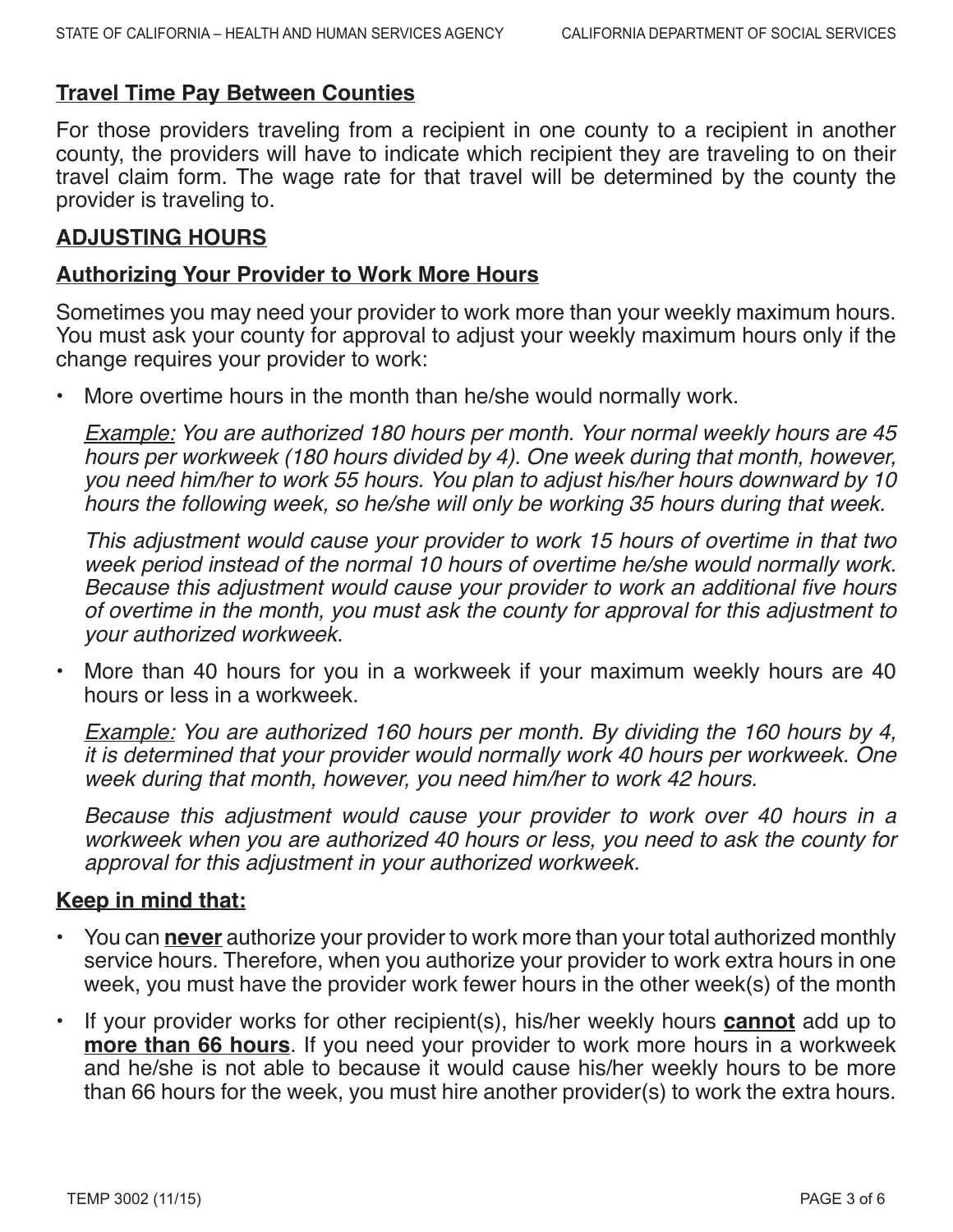#### **For Recipients with Only One Provider – Authorizing Your Provider to Work More Than His/Her Maximum Weekly Hours**

In addition to authorizing a provider to work more than your maximum weekly hours, you can authorize your provider to work more than his/her maximum weekly hours, without county approval, as long as:

- You do not have any other providers working for you;
- Your provider does not work for any other recipients; and
- Your provider adjusts his/her weekly work schedule by working fewer hours for you the other week(s) to make sure he/she does not work more than your monthly authorized hours and does not work more overtime for you than he/she normally would in a month.

#### **How to Ask the County for Approval to Adjust Authorized Weekly Hours When Necessary**

You can ask the county for approval to adjust your maximum weekly hours either at the time an adjustment is needed or as soon as possible afterwards. You can make a one-time request or you can request future changes to meet a need you know you will have. The new law says the county shall not unreasonably withhold approval of your request. You should contact the county for approval prior to submitting the timesheet so the county has the correct information to pay your provider the correct wages.

The county will review your request to determine if all of the following conditions exist that support your request for an adjustment:

- Does (did) your provider need to work more hours because you have (had) a sudden need for services that you did not expect?
- Is (was) your need immediate and cannot be (could not have been) delayed until a back-up provider arrives (arrived)?
- Do (did) you need the services because you believed your health and/or safety were in danger?

If the adjustment request meets all of these conditions, the county will approve it. Otherwise, the county will deny the request.

If possible, the county will inform you of their decision regarding your adjustment request and will enter it into CMIPS at the time of your call. Within 10 calendar days of the call requesting an adjustment, the county will mail a notice that confirms whether your request for an adjustment was approved or denied. If the request is denied, the notice will tell you why the county denied it and the consequences resulting from the denial.

If you have a monthly recurring need that requires a change in your weekly hours, you may request an ongoing recurring adjustment from the county.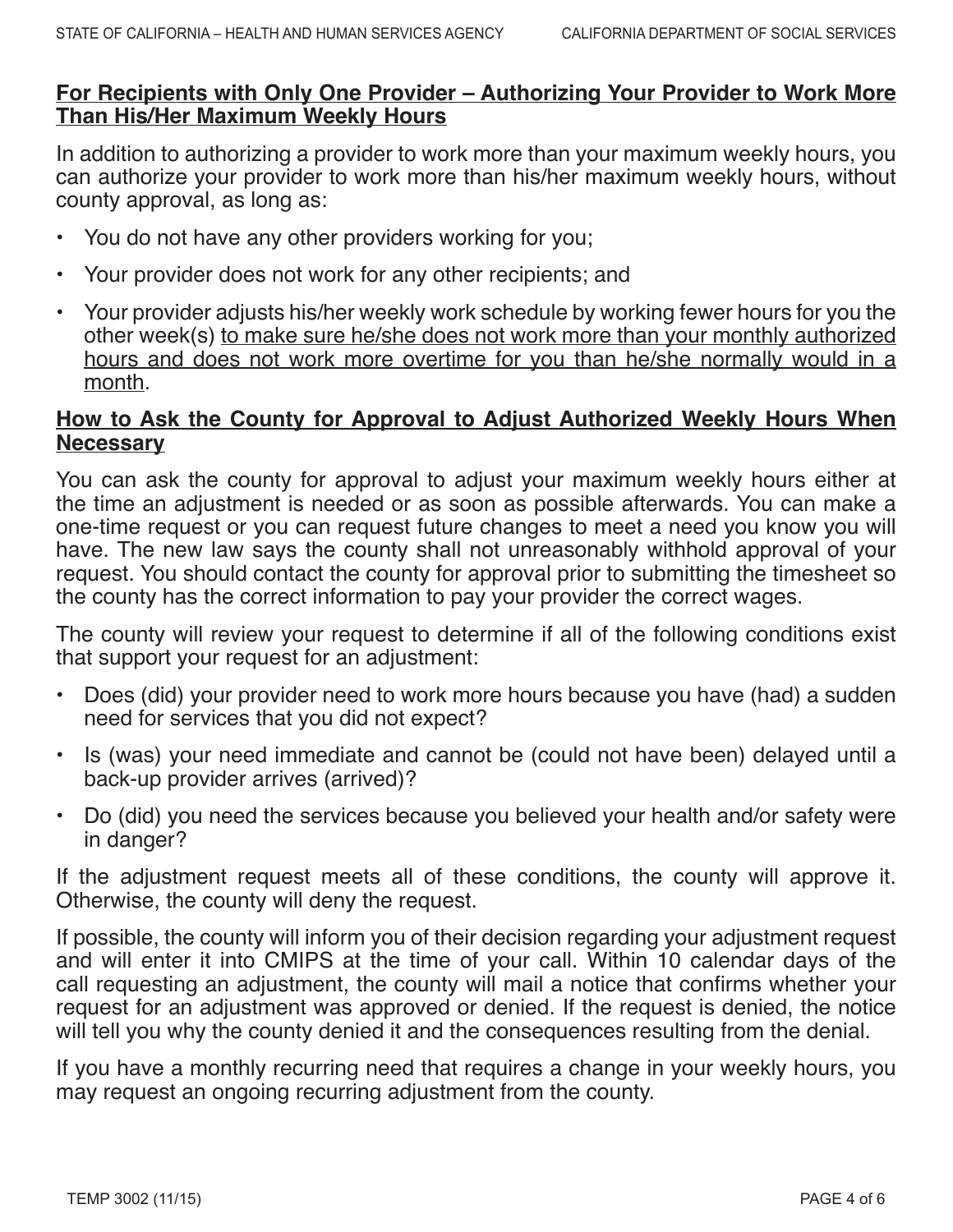# **Provider Violations for Going Over Workweek & Travel Time Limits**

**Beginning May 1, 2016**, if your provider submits a timesheet reporting hours that go over the workweek or travel time limits, he/she will get a violation. Each time he/she does any of the following, he/she will get a violation:

- Your provider works more than 40 hours in a workweek for you without you getting approval from the county when you are authorized less than 40 hours in a workweek;
- Your provider works more hours for you than you are authorized in a workweek without getting approval from the county, causing more overtime hours in the month than normal;
- Your provider has more than one recipient, and he/she works more than 66 hours in a workweek; or
- Your provider's claimed travel time is more than seven hours in a workweek.

For each violation your provider receives, there will be a consequence:

| <b>First</b><br>Violation | Your provider and you will get a notice of the violation with the appeal rights<br>l information.                                                                                                                                                         |
|---------------------------|-----------------------------------------------------------------------------------------------------------------------------------------------------------------------------------------------------------------------------------------------------------|
| Second<br>Violation       | Your provider and you will get a notice of the violation, and your provider will<br>have a choice to complete a one-time training about the workweek and travel<br>time limits. Those choosing to complete the training will avoid a second<br>violation. |
|                           | If your provider chooses not to complete the training within 14 calendar days<br>of the date of the notice, he/she will receive notice of the second violation<br>with the appeal rights information.                                                     |
| <b>Third</b><br>Violation | Your provider and you will get a notice of the third violation with the appeal<br>rights information.                                                                                                                                                     |
|                           | Your provider will be suspended as an IHSS provider with the IHSS program<br>for three months.                                                                                                                                                            |
| Fourth<br>Violation       | Your provider and you will get a notice of the fourth violation with the appeal<br>rights information.                                                                                                                                                    |
|                           | Your provider will be terminated as an IHSS provider with the IHSS program<br>for one year.                                                                                                                                                               |

If your provider gets more than one violation during a single month period, it will only count as one violation.

Whenever your provider receives a violation of any type, he/she has ten calendar days from the date of the violation notice to request a county review of the violation. Once the county receives the request for review, it has ten calendar days to review and investigate the violation and to send your provider a notice stating the outcome of the review.

For the third and fourth violations, if the county does not remove the violation, your provider may request a review of the violation by the California Department of Social